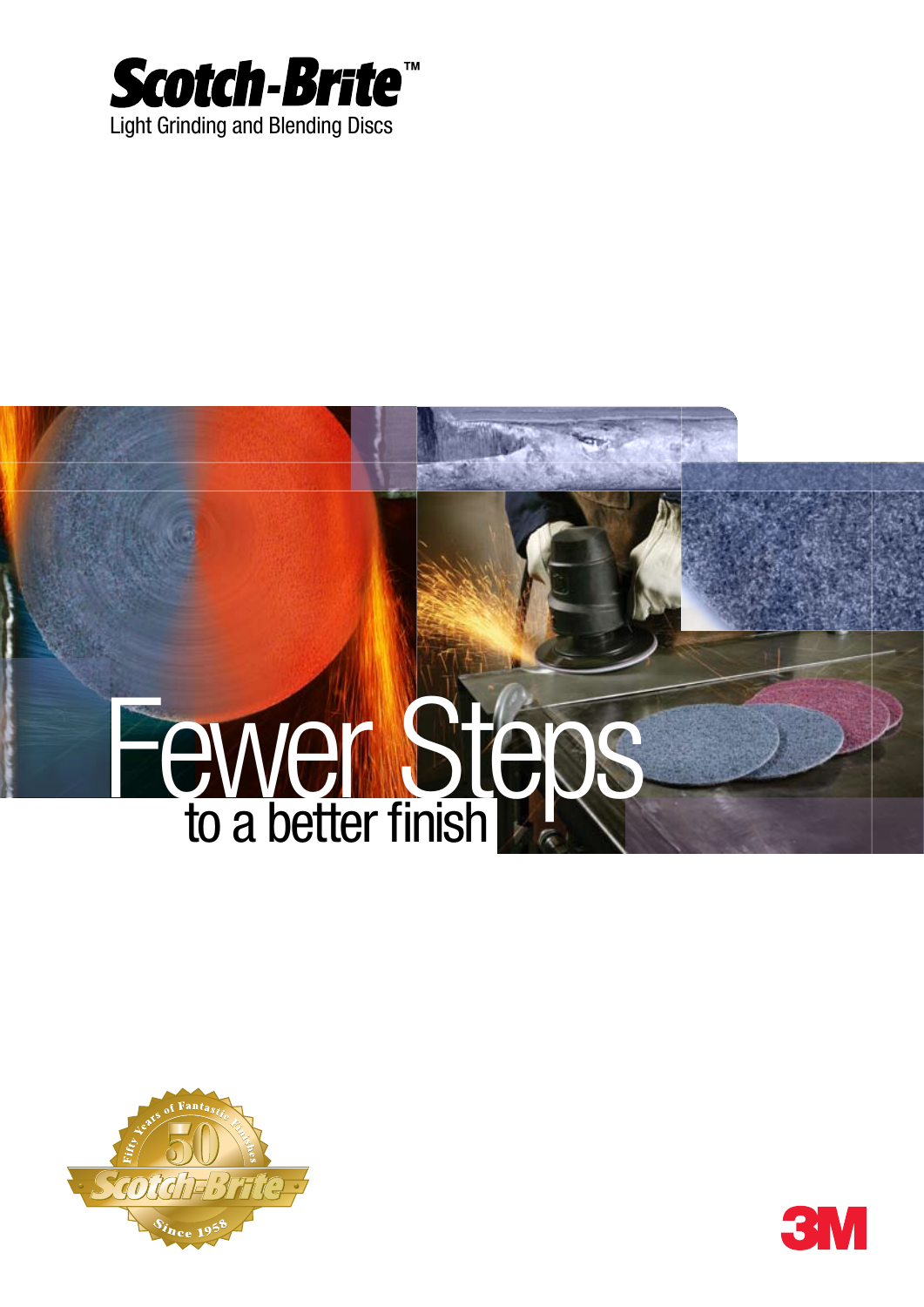## The best of both worlds.

### *Scotch-Brite™*

#### Combining grinding and blending reduces steps from your paint prep process.

Maximising productivity is easy with Scotch-Brite™ Light Grinding and Blending (LGB) Discs. The newest member in the Scotch-Brite™ Disc family combines the durability of 3M<sup>™</sup> Cubitron<sup>™</sup> Abrasive Grain, with the Scotch-Brite<sup>™</sup> brand promise of making tough jobs easier. That means you can achieve a burr-free, paintable finish in fewer steps.

#### Longer lasting. Faster cutting. Faster blending.



The Scotch-Brite™ Light Grinding and Blending Disc simply lasts longer – and cuts and blends faster – than any other Scotch-Brite<sup>™</sup> Disc available. Grinding and blending can be accomplished with a single disc. Potentially eliminate entire steps from your paint process.

#### The leading edge in edge-wear resistance and usage versatility.

A new, durable backing gives these discs the competitive edge in edge-wear resistance. They're designed to hold up even under aggressive applications. Plus, the availability in multiple, standard stock attachments means everyone can experience the Light Grinding and Blending Disc advantage without switching backup systems.





#### Compare Best Options for Quality Scotch-Brite<sup>™</sup> Discs



| <b>SC</b>     | <b>SL</b>     | <b>LGB</b>    |
|---------------|---------------|---------------|
| <b>Deburr</b> | <b>Deburr</b> | <b>Deburr</b> |
| Grind         | Grind         | Grind         |
| Clean         | Clean         | Clean         |
| Refine        | Refine        | Refine        |
| <b>Finish</b> | Finish        | Finish        |
| Good          | <b>Better</b> | <b>Best</b>   |

#### Good Starting Point:

- SC Refining and finishing of all metals
- SL Refining and finishing of all metals requiring more aggressive cut, long life and flexibility
- LGB Best product for light grinding, deburring and refinishing for all metals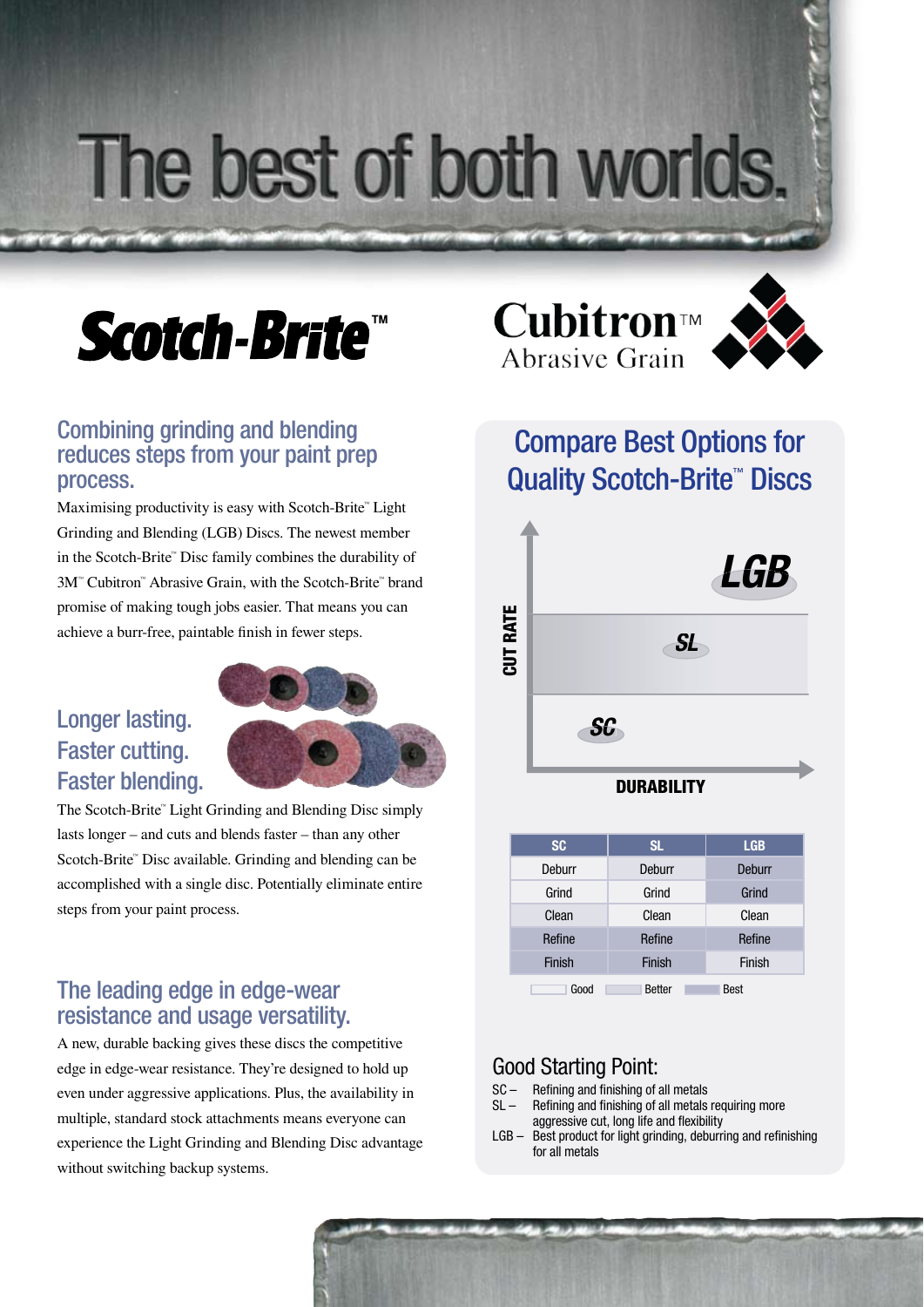

#### Designed to shine in mild-steel. weld grinding and blending applications.

LGB Heavy- and Super-Duty Discs are ideal for weld grinding and blending in mild-steel applications. In these instances, LGB discs are designed to easily blend and refine a grade 36 scratch or finer. And in addition to outlasting other discs, LGB discs can often single-handedly prepare surfaces for painting (where greater than a 3 mil paint thickness is being applied) without even adding a final DA sanding step. That's increased productivity that helps you get jobs done faster – and more efficiently.

#### Productivity improvements for many industries and applications:

- Construction equipment manufacturers
- Agricultural equipment manufacturers
- Industrial machinery manufacturers
- Tier suppliers
- Any account who needs to make tough jobs easier

| <b>Weld Blending</b>                                                                                                                                                                           | <b>Weld Grinding</b>                                                                                                                                                                                | <b>Weld</b>                                                                                                                                                                                                                                    | <b>Decorative Finishing</b>                                                                                                              | <b>Weld</b>            |
|------------------------------------------------------------------------------------------------------------------------------------------------------------------------------------------------|-----------------------------------------------------------------------------------------------------------------------------------------------------------------------------------------------------|------------------------------------------------------------------------------------------------------------------------------------------------------------------------------------------------------------------------------------------------|------------------------------------------------------------------------------------------------------------------------------------------|------------------------|
| <b>Mild Steel</b>                                                                                                                                                                              | & Blending Aluminium                                                                                                                                                                                | <b>Burn-Through</b>                                                                                                                                                                                                                            | <b>Aluminium</b>                                                                                                                         | <b>Spatter Removal</b> |
| <b>Step 1</b> – Grade 36 581C<br><b>Step 2</b> $-$ LGB SD on black<br>ribbed pad<br><b>Step 3</b> $-$ 3 mil Paint Results:<br>• Productivity increase<br>• Abrasive cost<br><i>improvement</i> | <b>Step 1</b> $-$ LGB SD<br><b>Step 2</b> - Paint Results:<br>• Replaces 2 step process<br>(Grade 60 flap disc &<br>grade 80 D/A disc)<br>• Productivity increase<br>• Abrasive cost<br>improvement | <b>Step 1</b> $-$ LGB SD or HD<br>Step 2 - Grade 80 DA for<br>thin paint system (if needed)<br><b>Step 3 - Results:</b><br>• Replaces Grade 50<br><b>Random Orbital Disc</b><br>• Fast blending and<br>great finish<br>• Productivity increase | <b>Step 1</b> $-$ LGB SD on black<br>ribbed pad<br><b>Step 2 - Results:</b><br>• Productivity increase<br>• Abrasive cost<br>improvement | LGB SD or HD           |

#### Other great Scotch-Brite™ Light Grinding and Blending Disc Applications: